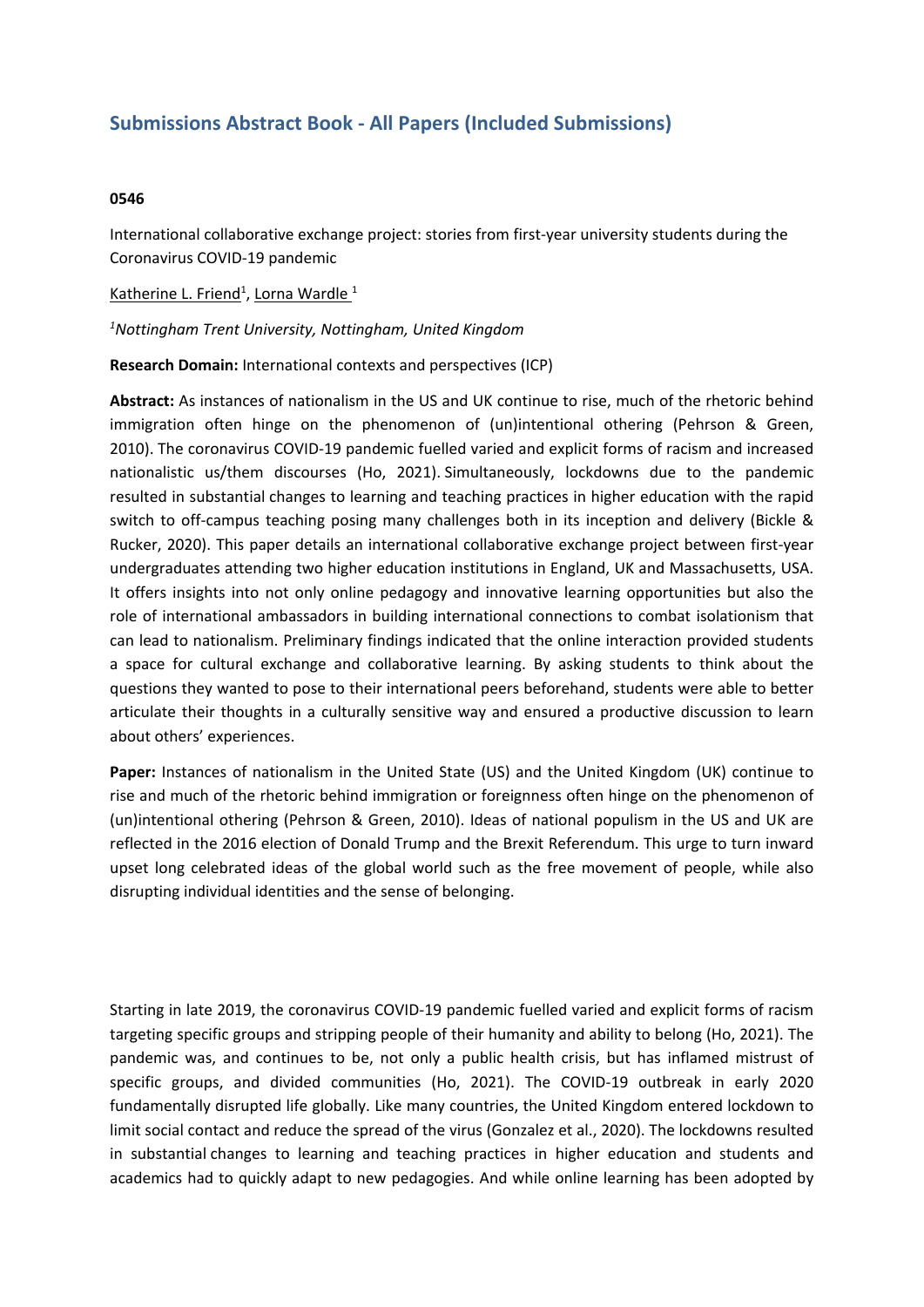higher education institutions as <sup>a</sup> creative approach to teaching and learning, the rapid switch to offcampus teaching posed many challenges both in its inception and delivery (Bickle & Rucker, 2020). Within days of the lockdown, remote working, e-learning, video conferencing all became not just educational tools, but <sup>a</sup> communication lifeline for many (Gonzalez et al., 2020). Although many countries' education systems differed in their approach, many undergraduate students in higher education felt isolated and struggled with learning alone (Horgos, et al., 2020).

This paper details an international collaborative exchange project between two higher education institutions in England, UK and Massachusetts, USA. It offers an insight into not only online pedagogy and innovative learning opportunities, but also raises essential questions around the role of international ambassadors to combat isolationism and promote the connectiveness of the global world. The objective of this international collaborative was to provide <sup>a</sup> group of twenty, first-year British and American students, studying education related degrees, the opportunity to come together to share stories. It is understood that storytelling allows participants 'to reflect and archive … complex notions of who they are in the world' (Alrutz, 2013, p.48). Themes of globalisation and internationalisation are embedded across many Education courses—including these two universities with the hope that by embedding an international exchange (in some form) good pedagogical and inclusive practices informed by cultural awareness would result (Rizvi, 2005). Unfortunately, this collaborative exchange was scheduled for 2020 and, with the pause to international travel, the project was subsequently moved virtually. It was recognised this was <sup>a</sup> unique opportunity for both the students and academics to engage with an international community with <sup>a</sup> mutual educational interest. Specifically, to discuss the question: what was it like to be <sup>a</sup> first-year student during <sup>a</sup> global pandemic? The experience offered to student relied on academics to plan and facilitate elearning and teaching sessions.

Preliminary findings indicated that the online interaction provided students <sup>a</sup> space for cultural exchange and collaborative learning. By asking students to think about the questions they wanted to pose to their international peers beforehand, students were able to better articulate their thoughts in <sup>a</sup> culturally sensitive way and ensured <sup>a</sup> productive discussion to learn about difference. Also, for many of the student participants, it was the first-time they had the opportunity to engage with peers from <sup>a</sup> country other than their own. An unintended outcome was this e-learning exchange eliminated the need for economic capital whereby students from low socioeconomic background are less likely to be able to participate in an international exchange. Overall, the feedback from students was extremely positive with students from both the US and UK eager to engage further with international online collaborations in the future. Moving forward, more planning will be needed in selecting an online platform that both countries are familiar with as well as balancing the time differences. Ultimately, despite living on two different continents, in two different countries, and enrolled at two separate higher education institutions, the impact of the global pandemic had similar effects. Students discussed the impact of the pandemic on their differing health care systems, instances of racism exacerbated by the pandemic, and the personal struggle that isolation causes. This international collaborative exchange project is still ongoing with the goal of <sup>a</sup> face-to-face exchange when it is safe to do so.